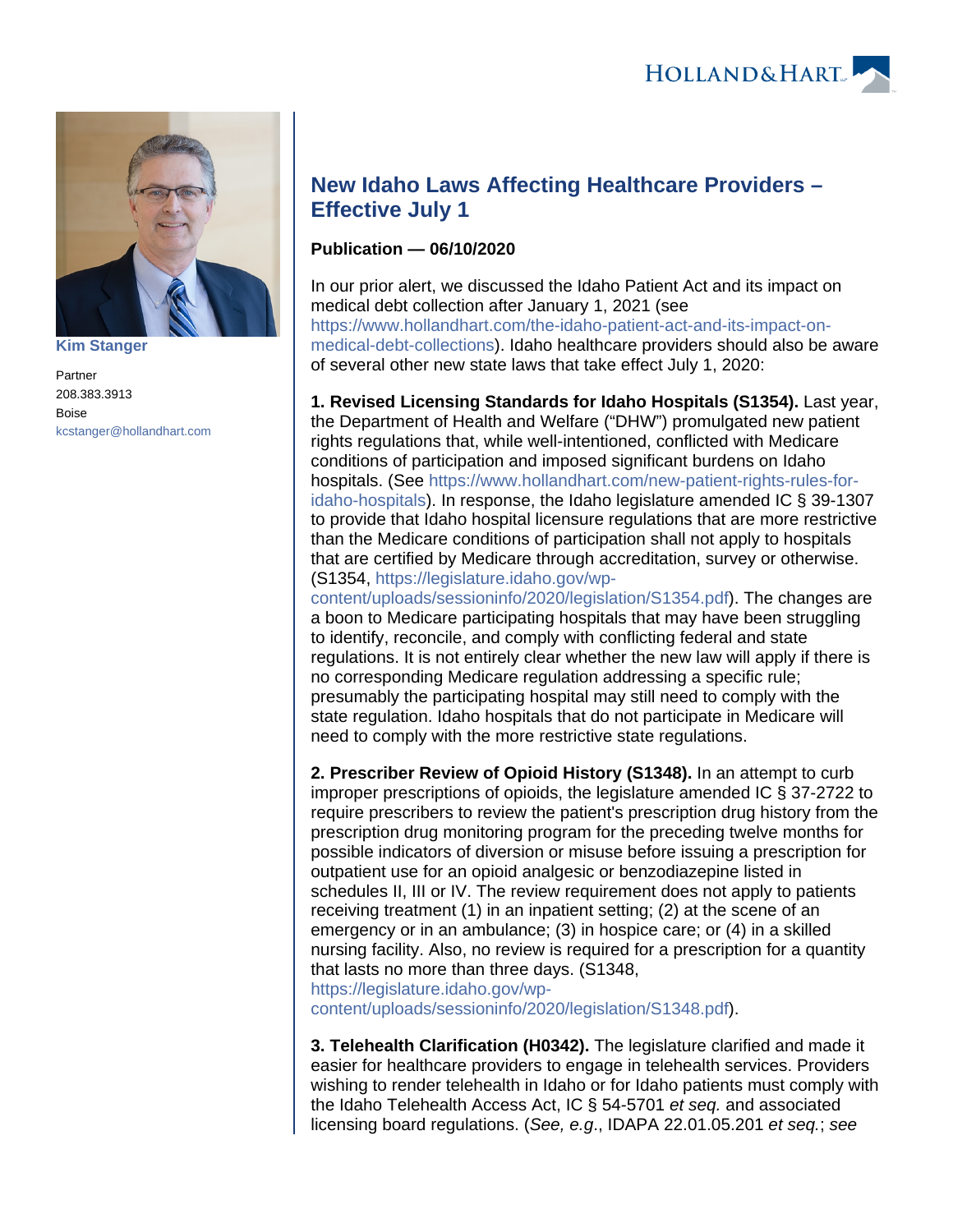

generally [https://www.hollandhart.com/telehealth-practicing-across-the](https://www.hollandhart.com/telehealth-practicing-across-the-idaho-border)[idaho-border](https://www.hollandhart.com/telehealth-practicing-across-the-idaho-border)). As amended, IC § 54-5703 clarifies that "telehealth services" include:

the use of synchronous or asynchronous telecommunications technologies by a provider to deliver patient health care services, including but not limited to assessment of, diagnosis of, consultation with, treatment of, and remote monitoring of a patient; transfer of medical data; patient and professional healthrelated education; public health services; and health administration.

## (H0342, [https://legislature.idaho.gov/wp-](https://legislature.idaho.gov/wp-content/uploads/sessioninfo/2020/legislation/H0342E1.pdf)

[content/uploads/sessioninfo/2020/legislation/H0342E1.pdf](https://legislature.idaho.gov/wp-content/uploads/sessioninfo/2020/legislation/H0342E1.pdf)). Notably, "telehealth services" do not include "audio in isolation without access to and review of the patient's medical records, electronic mail messages that are not compliant with the health insurance portability and accountability act (HIPAA), or facsimile transmissions." (IC § 54-5703(6)).

If a provider does not have an established treatment relationship with a patient, IC § 54-5705 generally required the healthcare provider to establish such a relationship via a two-way audio **and** visual interaction. As amended, however, the statute now allows the provider to establish the relationship by "use of two-way audio **or** audio-visual interaction." Thus, the prerequisite relationship may be established through an audio phone call as well as an audio-visual call (e.g., FaceTime, Skype, Google Hangouts, Zoom, or other similar platform). Providers must, of course, ensure that any platform used complies with HIPAA security rules.

The amendment also confirms that telehealth may be rendered anywhere the patient is located, including but not limited to the patient's home. (IC § 54-5703(3)). To that end, providers must ensure that they comply with the telehealth laws that apply where the **patient** is located, not just the laws that apply where the **provider** is located.

**4. Simon's Law (Parental Notice of DNRs) (H0578).** Like other states, Idaho enacted a new statute requiring parental notice before implementing a do not resuscitate ("DNR") order. (IC § 39-4516; H0578, [https://legislature.idaho.gov/wp-](https://legislature.idaho.gov/wp-content/uploads/sessioninfo/2020/legislation/H0578.pdf)

[content/uploads/sessioninfo/2020/legislation/H0578.pdf\)](https://legislature.idaho.gov/wp-content/uploads/sessioninfo/2020/legislation/H0578.pdf). Under the statute, hospitals and health facilities must make reasonable efforts to notify the parents or legal guardians at least 48 hours before instituting a DNR, an order to withhold artificial life-sustaining procedures, or an order to withhold artificial nutrition and hydration for a patient who is an unemancipated minor. The notice must be provided both orally and in writing to at least one parent or guardian unless the physician believes the urgency of the situation requires only oral notice. The provider must make reasonable efforts to notify both parents or other legal guardians. If despite diligent efforts the provider is not able to notify at least one parent or guardian after 72 hours, the provider may proceed with the DNR without the required notice.

The notice must advise the parent or guardian that if they object to the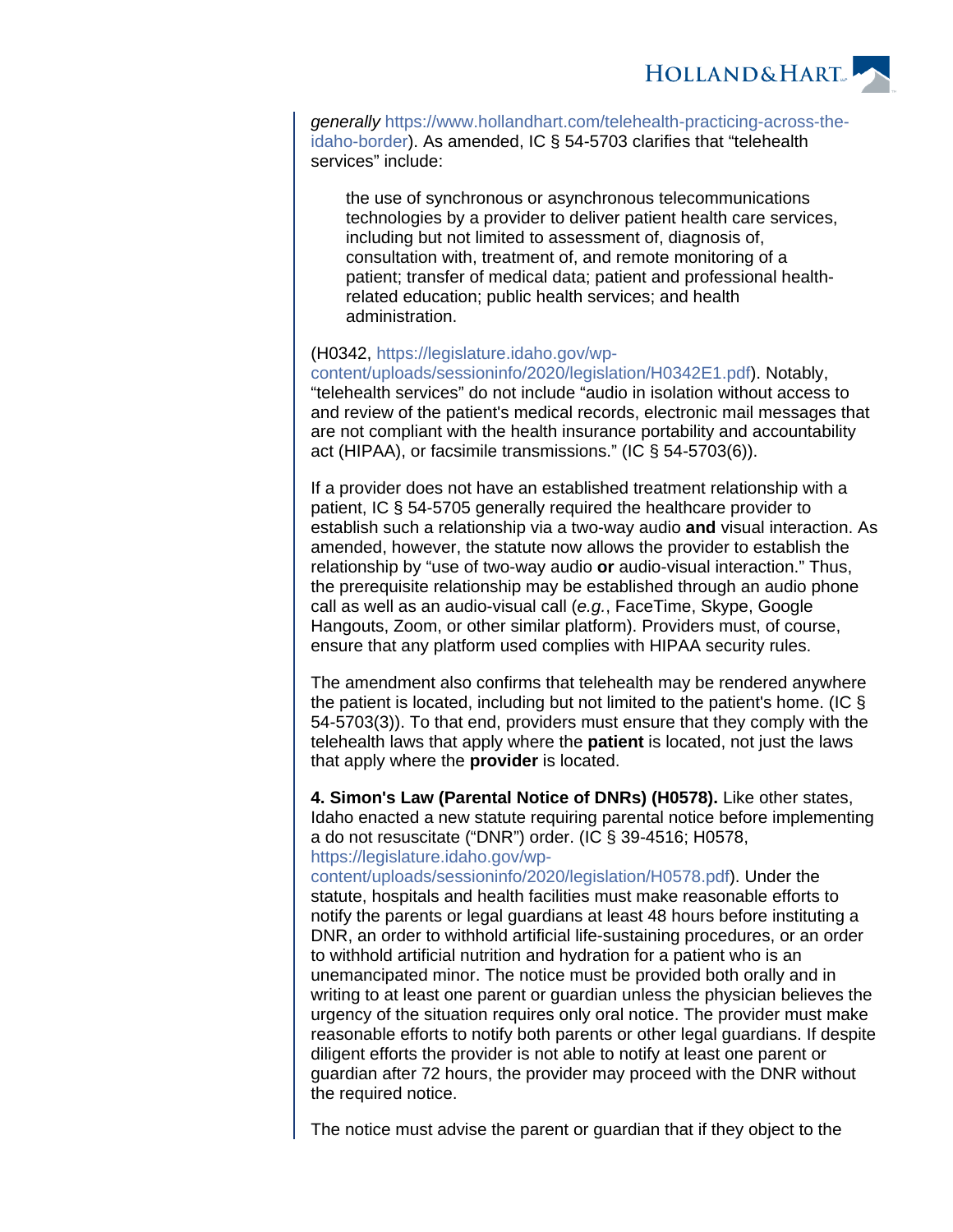

DNR, they have 48 hours to request a transfer to another facility. If a transfer is requested, the hospital or health facility must forego the DNR and continue providing artificial life-sustaining procedures, nutrition and hydration for at least 15 days to give the parents or guardians time to transfer the patient. If the parents or guardians fail to transfer the patient within the 15-day period, the facility may implement the DNR and/or withhold artificial life-sustaining procedures.

The notice must be contemporaneously documented in the medical record and specify who gave the notice, to whom it was given, the date and time of the notice, and whether the notice was given in writing as well as orally. If only one parent or guardian is notified, the provider must document in the medical record the reasonable attempts to notify the other parent or guardian and/or explain why no such attempts were made.

As is often the case with such bandwagon bills, the new statute is somewhat imprecise and does not fit well with existing Idaho law. For example, it is not entirely clear when the required time periods begin to run, or what constitutes sufficiently "reasonable attempts" or "diligent efforts" to provide the notice. The statute defines "unemancipated minor" as "a minor who is not married or is not in active military service." (IC § 39- 4516(3)). What about other situations in which Idaho law has recognized that minors are emancipated, e.g., if the minor was married in the past but is now divorced, or has been judicially declared as emancipated, or is living on their own and is self-sufficient—will the new statute apply to or negate those other situations as emancipating events? By its express terms, the new statute only applies to "physician orders" (see IC § 39- 4516(2)(a), (3)); however, Idaho law also allows physician assistants and advanced practice registered nurses acting within the scope of their licensure to issue advance directives; does the new statute also apply to them? Idaho Code § 39-4514(6) states that nothing in chapter 39 (which includes the new statute) requires medically inappropriate or futile care; how does the new statute jibe with this provision?

Perhaps most troubling, the new statute explicitly states that it does not limit the rights of persons pursuant to IC §§ 39-4504, 39-4509, and 39- 4510, all of which generally allow one parent or guardian to deny or withdraw care; does the new law effectively require both parents and other guardians to consent to such actions? Idaho Code § 39-4512A allows one parent or guardian to execute a POST; does the new law effectively prohibit POSTs unless executed by all parents and guardians? Idaho Code § 39-4514(3) specifically allows a parent, guardian, or other surrogate decisionmaker to deny or withdraw care; does the new law prohibit such unless the other parent or guardians agree? Given Simon's Law, it would appear that hospitals and other healthcare facilities should now ensure they have the consent of both parents or all guardians before implementing a POST, DNR or other directive to withhold or withdraw artificial life-sustaining procedures for unemancipated minors.

**5. Nursing Home Administrator Qualifications (S1242).** The legislature modified the requirements for nursing home administrators in IC § 54-1610 to permit a person to forego burdensome on the job training requirements if the applicant has (1) a master's degree from an accredited institution in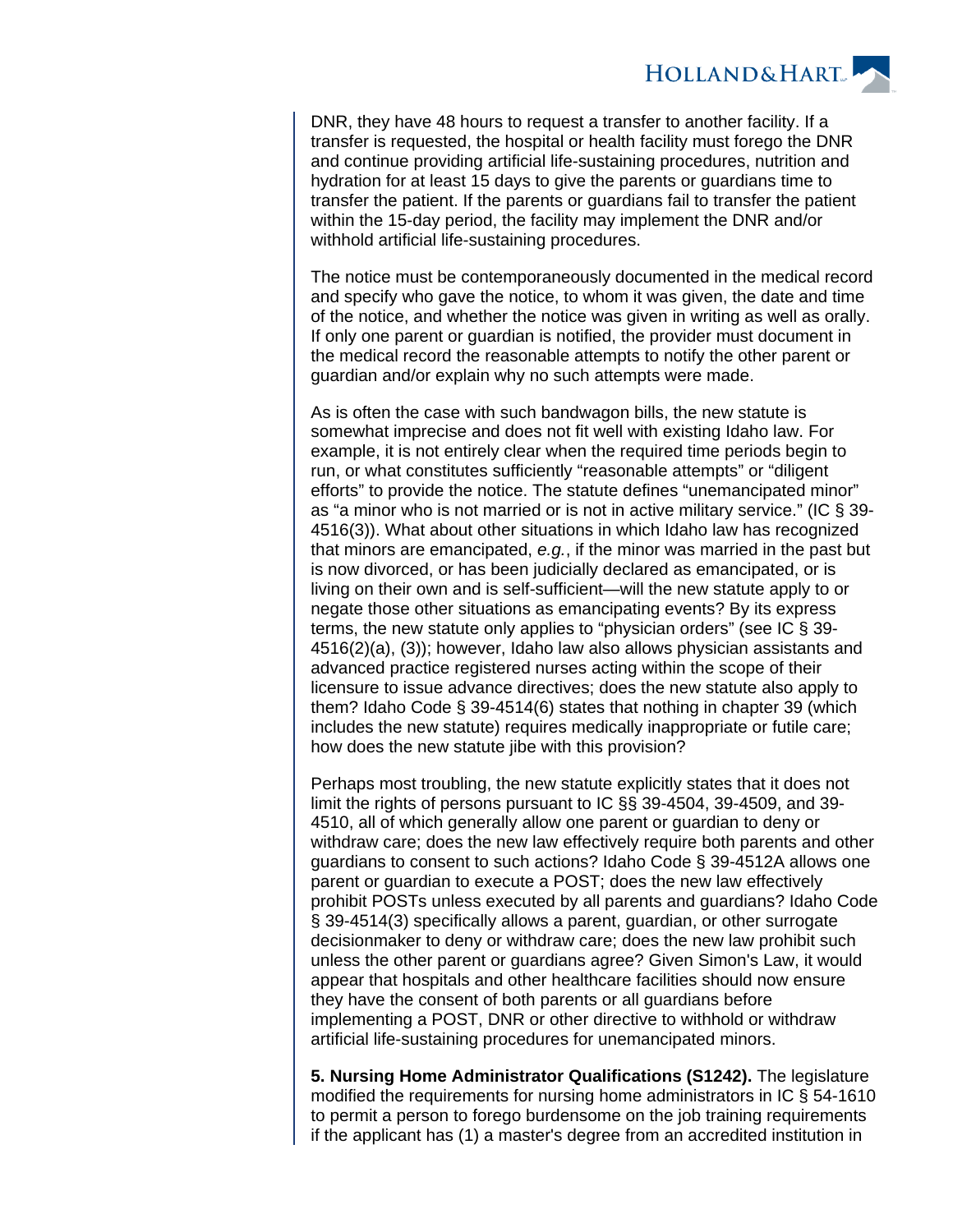

health administration related to long-term care; or (2) a master's degree from an accredited institution that includes an emphasis on health care and has one (1) year of management experience in a health care facility that provides inpatient care. (See S1242, [https://legislature.idaho.gov/wp](https://legislature.idaho.gov/wp-content/uploads/sessioninfo/2020/legislation/S1242.pdf)[content/uploads/sessioninfo/2020/legislation/S1242.pdf](https://legislature.idaho.gov/wp-content/uploads/sessioninfo/2020/legislation/S1242.pdf)).

**6. Authority of APRNs to Provide Legal Certifications (S1240).** In

Idaho, advanced practice registered nurses ("APRNs") may practice without physician supervision, but many statutes still require a physician to sign for or certify certain matters, e.g., parking permits, jury exemptions, athletic physicals, mental health declarations, etc. New IC § 54-1420 allows APRNs (including nurse certified practitioners, certified nurse midwives, CRNAs, or clinical nurse specialists) to sign or make such certifications or verifications that are otherwise required by law or rule to be signed or made by a physician so long as doing so is within the scope of practice of the APRN. (See S1240, [https://legislature.idaho.gov/wp](https://legislature.idaho.gov/wp-content/uploads/sessioninfo/2020/legislation/S1240.pdf)[content/uploads/sessioninfo/2020/legislation/S1240.pdf](https://legislature.idaho.gov/wp-content/uploads/sessioninfo/2020/legislation/S1240.pdf)). Significantly, the statute only applies to situations in which a law or rule requires a physician's affirmation; presumably private parties and payors may still require physician signatures or certifications if they so choose.

**7. Use of Medical Students in Free Clinics or Community Screening Events (H0392).** Idaho Code § 39-7701 et seq. provides qualified immunity to volunteer healthcare providers participating in free medical clinics and community health screening events. The legislature has now extended the immunity to students enrolled in an accredited medical education or training program so long as (1) the student is providing services under the direct supervision and scope of practice of a physician or other person licensed under Title 54 of the Idaho Code, and (2) the patient is notified that the individual is a student. (See H0392, [https://legislature.idaho.gov/wp-](https://legislature.idaho.gov/wp-content/uploads/sessioninfo/2020/legislation/H0392.pdf)

[content/uploads/sessioninfo/2020/legislation/H0392.pdf\)](https://legislature.idaho.gov/wp-content/uploads/sessioninfo/2020/legislation/H0392.pdf). As with other providers, the immunity only applies if the patient executes a written waiver in advance of the services specifying that such services are provided without the expectation of compensation and that the health care provider shall be immune from liability pursuant to the statute. (IC § 39-7703(2)).

## **8. "Recklessness" Defined in Cap on Non-Economic Damages**

**(H0582).** Idaho's \$250,000 cap on noneconomic damages generally does not apply to conduct that constitutes a felony or actions arising out of "willful or reckless misconduct." (IC  $\S$  6-1603(4)). This year, the legislature defined "willful or reckless" misconduct to mean "conduct in which a person makes a conscious choice as to the person's course of conduct under circumstances in which the person knows or should know that such conduct both creates an unreasonable risk of harm to another." (H0582, [https://legislature.idaho.gov/wp-](https://legislature.idaho.gov/wp-content/uploads/sessioninfo/2020/legislation/H0582.pdf)

[content/uploads/sessioninfo/2020/legislation/H0582.pdf\)](https://legislature.idaho.gov/wp-content/uploads/sessioninfo/2020/legislation/H0582.pdf). The clarification resolves uncertainty concerning the appropriate standard and may help providers cap their liability in malpractice or other cases.

**9. PBM Regulation (H0386).** Idaho has enacted a new law regulating pharmacy benefit managers ("PBMs"). Under the new statute, persons may not perform, offer, or advertise any pharmacy benefit management